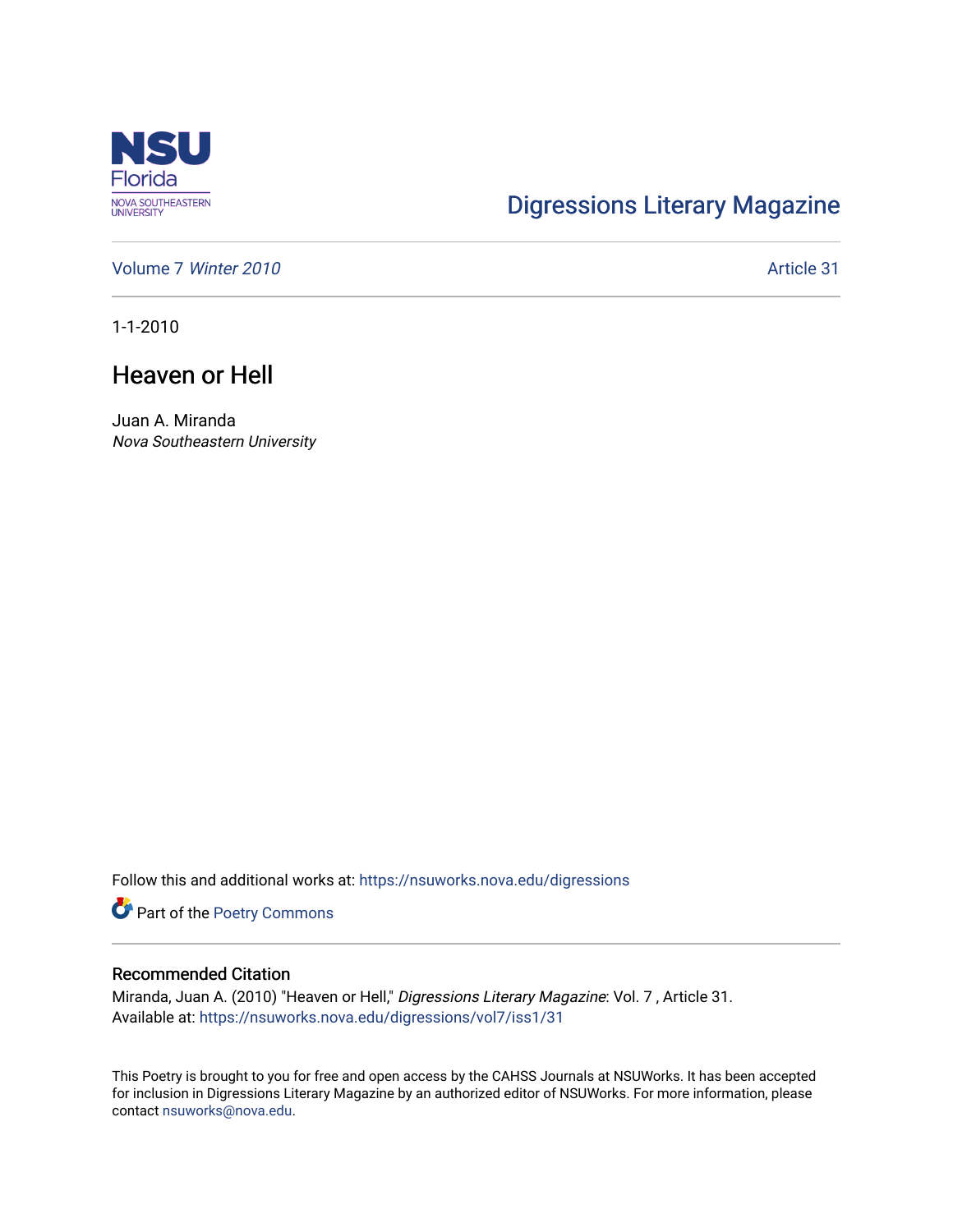## Heaven or Hell *Juan A. Miranda*

## Is this heaven or hell?

Beauty surrounds me: magnificent trees and a stunning sky illuminate behind me;

tranquility is in the air and harmony fills my breath.

Yet, a burning stench and appalling screams pierce the ambience. Slowly, my world spins out of control; my grasp on reality weakens, it slips through my fingers as warm blood drops from the sky. My sight begins to blur; the surreal and actuality fuse as one, occulting the truth.

I feel a mystical presence caressing my spirit as it slowly penetrates my thoughts. I struggle for freedom, but immobility is all that I reap; vain are my efforts as I succumb without hope. I feel chaos and the malicious aching to be let loose; the shackles that hold them prove too weak. I feel a slither crossing my path, hissing at my sight, provoking fear in my heart. I shudder at my spectacle, trying to escape my torments. A fiery sensation consumes me as I feel my flesh boil.

Hallucinations blurred my truth, while my eyes deceived me. Slowly, I regain my senses and all that I see vanishes; my imagination loses control. The illusions fade, much like hope after long-suspected disenchantment. I see clearly for the first time in my life, knowing that what I saw was no heaven or hell, only life itself;